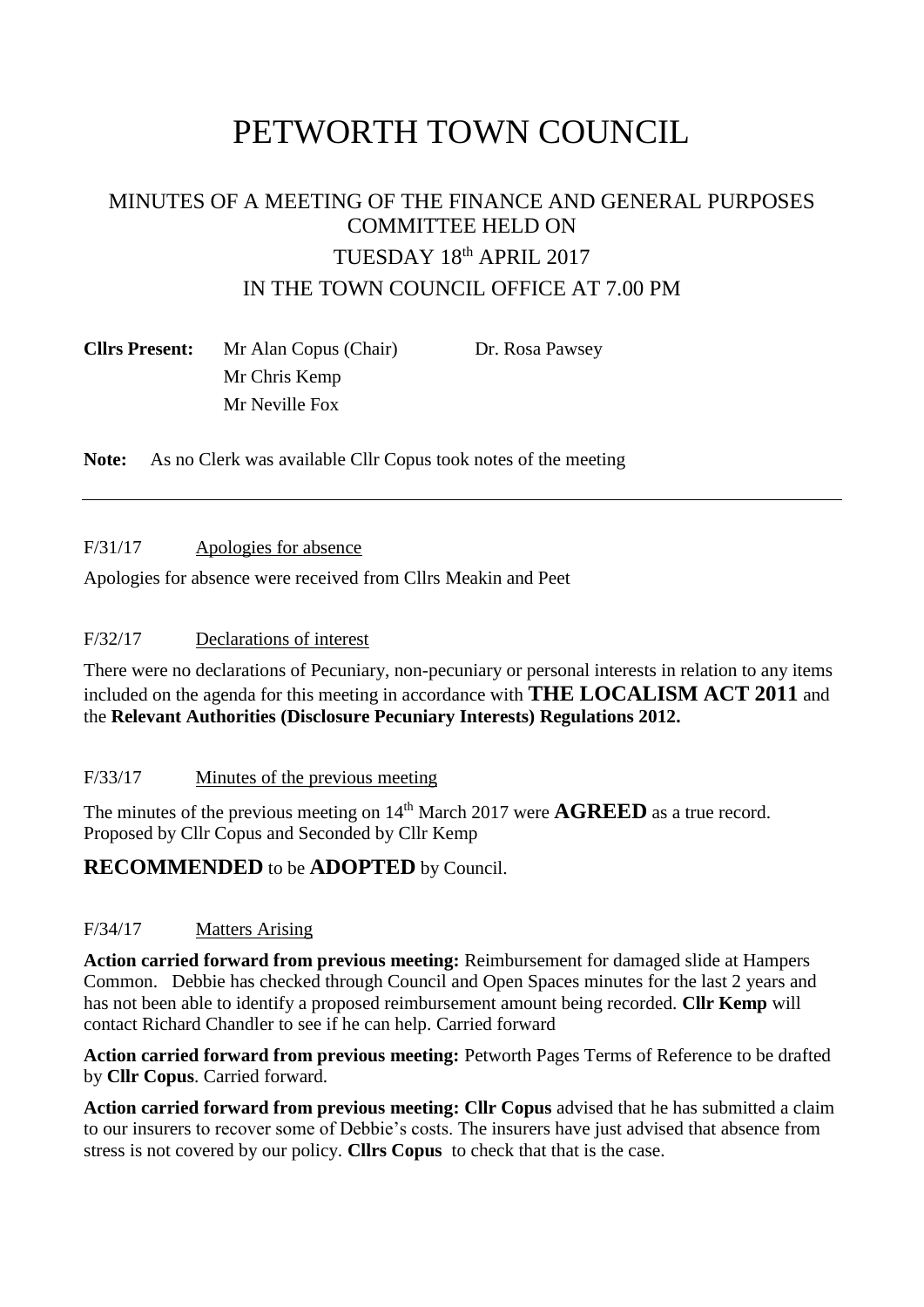**Action carried forward from previous meeting: Cllr Copus** confirmed that the war memorial is not included on the Asset Register and Insurance cover. Following discussion it was agreed that it should be included at nil cost/value as its funding had been by public subscription and any major repair/replacement would be funded similarly.

Action carried forward from previous meeting: Cllr Copus to submit a VAT reclaim as soon as practical

**Action carried forward from previous meeting: Cllr Copus** to speak to Nat West about the lack of information to check that correct internet banking payments have been made. Nat West said that the procedure is to ring up, quote the very long transaction reference and then they will advise the receiving bank account. It was agreed that this is not practical for us when we have many such transactions. **Cllr Copus** will investigate what better alternative and chargeable services are available and also discuss with the Internal Auditor when he visits on May  $12<sup>th</sup>$ .

**Action carried forward from previous meeting: Cllr Kemp** to seek Council agreement to sign new Southern Electric Street (Footpath) Lighting contracts. This has been done.

F/35/17 Social Media and Email Policy

The paper previously issued was considered and the only change proposed was that the Clerk and Chairman must be copied in on every media posting/transaction. Subject to this change the paper was **AGREED** to be **RECOMMENDED** to Council for adoption, proposed by Cllr Pawsey and seconded by Cllr Fox.

#### F/36/17 Fire extinguishers

The three quotations were considered and it was **AGREED** to **RECOMMENDED** to Council that John Lock be asked to provide these at a cost of £116 with a £36pa maintenance charge. Proposed by Cllr Copus and seconded by Cllr Kemp.

#### F/37/17 Accounts – March 2017

|                            |               | Actual  |
|----------------------------|---------------|---------|
| <b>INCOME</b>              | 2016/17       | cash    |
|                            | <b>Budget</b> | to date |
| Precept                    | 104,800       | 106,200 |
| <b>Support Grant</b>       | 3,484         | 3,484   |
| <b>Hampers Common Hire</b> | 200           | 540     |
| Interest                   | 20            | 12      |
| Allotment Rents            | 2,500         | 4,022   |
| <b>Xmas Fvent</b>          | 2,500         | 2,382   |
| <b>Farmers Market</b>      |               | 7,825   |
| Q90 birthday grant         |               | 250     |
| <b>New Homes Bonus</b>     |               | 1,266   |
| Watershed Grant            |               | 1,960   |
| Totals                     | 113,504       | 127,941 |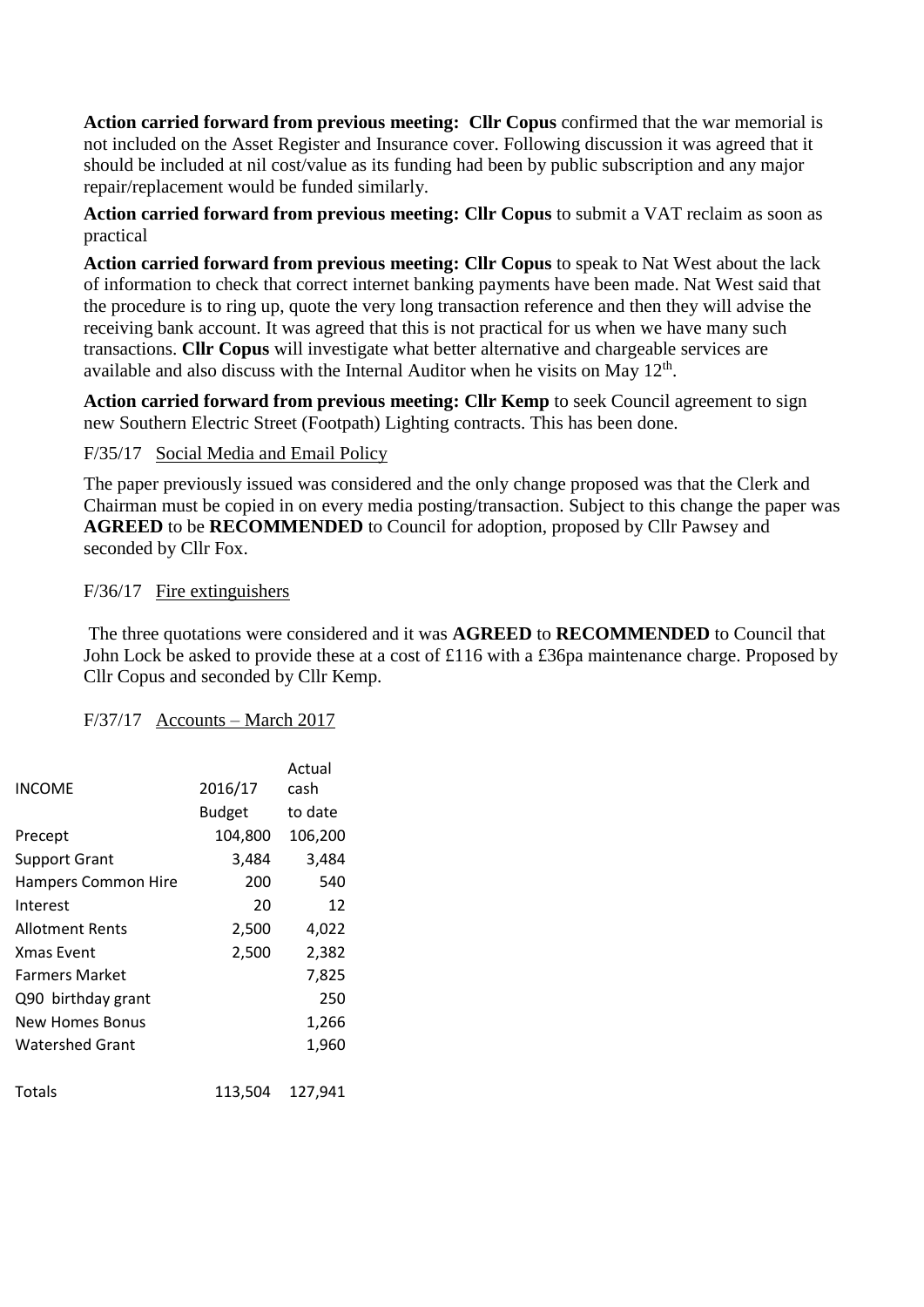| <b>Budget</b><br>to date<br>Rosemary Gdns/Hampers Com<br>Contract<br>6,000<br>9,113<br><b>Rosemary Gardens Maintenance</b><br>500<br>1,441<br>Hampers Common Maintenance<br>1,098<br>500<br>Safety checks<br>1,199<br>323<br>Hampers Common Lease<br>800<br>600<br>Waste & Dog Bins<br>993<br>Hanging Baskets - Maintenance<br>1,200<br>593<br>Hanging Baskets - Watering<br>2,000<br>1,707<br>Planters<br>200<br>117<br><b>CCTV</b><br>5,000<br>1,250<br><b>Street Lighting</b><br>1,800<br>1,736<br>Church clock<br>250<br>122<br><b>General Maintenance</b><br>2,000<br>2,570<br>20,850<br>22,262<br><b>Allotments Lease</b><br>500<br>1,500<br><b>Allotments Water</b><br>500<br>573<br><b>Allotments Maintenance</b><br>1,500<br>680<br>2,500<br>2,753<br>Xmas Event - General<br>1,300<br>2,294<br>1,000<br>805<br>Xmax Event - Lighting<br>2,300<br>3,100<br><b>Farmers Market</b><br>4,703<br>6,700<br>Office Rent & Service Charges<br>6,679<br>Clerk's Salary<br>31,000<br>30,628<br>Clerk's pension from $1/2/2017$ @ 3%<br>126<br>0<br>Office temp<br>7,400<br><b>HR Consultancy</b><br>1,792<br>1,213<br>Insurance<br>1,500<br>SALC/SLCC Subscriptions/Contracts<br>831<br>900<br><b>Audit Fee</b><br>1,385<br>1,000<br>Annual meetings<br>100<br>255<br>Office Expenditure<br>1,244<br>900<br>Expenses/Postage<br>300<br>72<br>Repayment of £80k loan for<br>playgrounds<br>8,960<br>8,893<br><b>Local Election</b><br>2,000<br>0<br>462 | <b>EXPENDITURE</b> |                 | 2016/17 | Actual cash |
|--------------------------------------------------------------------------------------------------------------------------------------------------------------------------------------------------------------------------------------------------------------------------------------------------------------------------------------------------------------------------------------------------------------------------------------------------------------------------------------------------------------------------------------------------------------------------------------------------------------------------------------------------------------------------------------------------------------------------------------------------------------------------------------------------------------------------------------------------------------------------------------------------------------------------------------------------------------------------------------------------------------------------------------------------------------------------------------------------------------------------------------------------------------------------------------------------------------------------------------------------------------------------------------------------------------------------------------------------------------------------------------------------------------------------------------------------------|--------------------|-----------------|---------|-------------|
|                                                                                                                                                                                                                                                                                                                                                                                                                                                                                                                                                                                                                                                                                                                                                                                                                                                                                                                                                                                                                                                                                                                                                                                                                                                                                                                                                                                                                                                        |                    |                 |         |             |
|                                                                                                                                                                                                                                                                                                                                                                                                                                                                                                                                                                                                                                                                                                                                                                                                                                                                                                                                                                                                                                                                                                                                                                                                                                                                                                                                                                                                                                                        |                    |                 |         |             |
|                                                                                                                                                                                                                                                                                                                                                                                                                                                                                                                                                                                                                                                                                                                                                                                                                                                                                                                                                                                                                                                                                                                                                                                                                                                                                                                                                                                                                                                        | Outside            |                 |         |             |
|                                                                                                                                                                                                                                                                                                                                                                                                                                                                                                                                                                                                                                                                                                                                                                                                                                                                                                                                                                                                                                                                                                                                                                                                                                                                                                                                                                                                                                                        |                    |                 |         |             |
|                                                                                                                                                                                                                                                                                                                                                                                                                                                                                                                                                                                                                                                                                                                                                                                                                                                                                                                                                                                                                                                                                                                                                                                                                                                                                                                                                                                                                                                        |                    |                 |         |             |
|                                                                                                                                                                                                                                                                                                                                                                                                                                                                                                                                                                                                                                                                                                                                                                                                                                                                                                                                                                                                                                                                                                                                                                                                                                                                                                                                                                                                                                                        |                    |                 |         |             |
|                                                                                                                                                                                                                                                                                                                                                                                                                                                                                                                                                                                                                                                                                                                                                                                                                                                                                                                                                                                                                                                                                                                                                                                                                                                                                                                                                                                                                                                        |                    |                 |         |             |
|                                                                                                                                                                                                                                                                                                                                                                                                                                                                                                                                                                                                                                                                                                                                                                                                                                                                                                                                                                                                                                                                                                                                                                                                                                                                                                                                                                                                                                                        |                    |                 |         |             |
|                                                                                                                                                                                                                                                                                                                                                                                                                                                                                                                                                                                                                                                                                                                                                                                                                                                                                                                                                                                                                                                                                                                                                                                                                                                                                                                                                                                                                                                        |                    |                 |         |             |
|                                                                                                                                                                                                                                                                                                                                                                                                                                                                                                                                                                                                                                                                                                                                                                                                                                                                                                                                                                                                                                                                                                                                                                                                                                                                                                                                                                                                                                                        |                    |                 |         |             |
|                                                                                                                                                                                                                                                                                                                                                                                                                                                                                                                                                                                                                                                                                                                                                                                                                                                                                                                                                                                                                                                                                                                                                                                                                                                                                                                                                                                                                                                        |                    |                 |         |             |
|                                                                                                                                                                                                                                                                                                                                                                                                                                                                                                                                                                                                                                                                                                                                                                                                                                                                                                                                                                                                                                                                                                                                                                                                                                                                                                                                                                                                                                                        |                    |                 |         |             |
|                                                                                                                                                                                                                                                                                                                                                                                                                                                                                                                                                                                                                                                                                                                                                                                                                                                                                                                                                                                                                                                                                                                                                                                                                                                                                                                                                                                                                                                        |                    |                 |         |             |
|                                                                                                                                                                                                                                                                                                                                                                                                                                                                                                                                                                                                                                                                                                                                                                                                                                                                                                                                                                                                                                                                                                                                                                                                                                                                                                                                                                                                                                                        |                    |                 |         |             |
|                                                                                                                                                                                                                                                                                                                                                                                                                                                                                                                                                                                                                                                                                                                                                                                                                                                                                                                                                                                                                                                                                                                                                                                                                                                                                                                                                                                                                                                        |                    |                 |         |             |
|                                                                                                                                                                                                                                                                                                                                                                                                                                                                                                                                                                                                                                                                                                                                                                                                                                                                                                                                                                                                                                                                                                                                                                                                                                                                                                                                                                                                                                                        |                    |                 |         |             |
|                                                                                                                                                                                                                                                                                                                                                                                                                                                                                                                                                                                                                                                                                                                                                                                                                                                                                                                                                                                                                                                                                                                                                                                                                                                                                                                                                                                                                                                        |                    |                 |         |             |
|                                                                                                                                                                                                                                                                                                                                                                                                                                                                                                                                                                                                                                                                                                                                                                                                                                                                                                                                                                                                                                                                                                                                                                                                                                                                                                                                                                                                                                                        |                    |                 |         |             |
|                                                                                                                                                                                                                                                                                                                                                                                                                                                                                                                                                                                                                                                                                                                                                                                                                                                                                                                                                                                                                                                                                                                                                                                                                                                                                                                                                                                                                                                        |                    |                 |         |             |
|                                                                                                                                                                                                                                                                                                                                                                                                                                                                                                                                                                                                                                                                                                                                                                                                                                                                                                                                                                                                                                                                                                                                                                                                                                                                                                                                                                                                                                                        |                    |                 |         |             |
|                                                                                                                                                                                                                                                                                                                                                                                                                                                                                                                                                                                                                                                                                                                                                                                                                                                                                                                                                                                                                                                                                                                                                                                                                                                                                                                                                                                                                                                        |                    |                 |         |             |
|                                                                                                                                                                                                                                                                                                                                                                                                                                                                                                                                                                                                                                                                                                                                                                                                                                                                                                                                                                                                                                                                                                                                                                                                                                                                                                                                                                                                                                                        |                    |                 |         |             |
|                                                                                                                                                                                                                                                                                                                                                                                                                                                                                                                                                                                                                                                                                                                                                                                                                                                                                                                                                                                                                                                                                                                                                                                                                                                                                                                                                                                                                                                        |                    |                 |         |             |
|                                                                                                                                                                                                                                                                                                                                                                                                                                                                                                                                                                                                                                                                                                                                                                                                                                                                                                                                                                                                                                                                                                                                                                                                                                                                                                                                                                                                                                                        |                    |                 |         |             |
|                                                                                                                                                                                                                                                                                                                                                                                                                                                                                                                                                                                                                                                                                                                                                                                                                                                                                                                                                                                                                                                                                                                                                                                                                                                                                                                                                                                                                                                        |                    |                 |         |             |
|                                                                                                                                                                                                                                                                                                                                                                                                                                                                                                                                                                                                                                                                                                                                                                                                                                                                                                                                                                                                                                                                                                                                                                                                                                                                                                                                                                                                                                                        |                    |                 |         |             |
|                                                                                                                                                                                                                                                                                                                                                                                                                                                                                                                                                                                                                                                                                                                                                                                                                                                                                                                                                                                                                                                                                                                                                                                                                                                                                                                                                                                                                                                        |                    |                 |         |             |
|                                                                                                                                                                                                                                                                                                                                                                                                                                                                                                                                                                                                                                                                                                                                                                                                                                                                                                                                                                                                                                                                                                                                                                                                                                                                                                                                                                                                                                                        |                    |                 |         |             |
|                                                                                                                                                                                                                                                                                                                                                                                                                                                                                                                                                                                                                                                                                                                                                                                                                                                                                                                                                                                                                                                                                                                                                                                                                                                                                                                                                                                                                                                        | Admin              |                 |         |             |
|                                                                                                                                                                                                                                                                                                                                                                                                                                                                                                                                                                                                                                                                                                                                                                                                                                                                                                                                                                                                                                                                                                                                                                                                                                                                                                                                                                                                                                                        |                    |                 |         |             |
|                                                                                                                                                                                                                                                                                                                                                                                                                                                                                                                                                                                                                                                                                                                                                                                                                                                                                                                                                                                                                                                                                                                                                                                                                                                                                                                                                                                                                                                        |                    |                 |         |             |
|                                                                                                                                                                                                                                                                                                                                                                                                                                                                                                                                                                                                                                                                                                                                                                                                                                                                                                                                                                                                                                                                                                                                                                                                                                                                                                                                                                                                                                                        |                    |                 |         |             |
|                                                                                                                                                                                                                                                                                                                                                                                                                                                                                                                                                                                                                                                                                                                                                                                                                                                                                                                                                                                                                                                                                                                                                                                                                                                                                                                                                                                                                                                        |                    |                 |         |             |
|                                                                                                                                                                                                                                                                                                                                                                                                                                                                                                                                                                                                                                                                                                                                                                                                                                                                                                                                                                                                                                                                                                                                                                                                                                                                                                                                                                                                                                                        |                    |                 |         |             |
|                                                                                                                                                                                                                                                                                                                                                                                                                                                                                                                                                                                                                                                                                                                                                                                                                                                                                                                                                                                                                                                                                                                                                                                                                                                                                                                                                                                                                                                        |                    |                 |         |             |
|                                                                                                                                                                                                                                                                                                                                                                                                                                                                                                                                                                                                                                                                                                                                                                                                                                                                                                                                                                                                                                                                                                                                                                                                                                                                                                                                                                                                                                                        |                    |                 |         |             |
|                                                                                                                                                                                                                                                                                                                                                                                                                                                                                                                                                                                                                                                                                                                                                                                                                                                                                                                                                                                                                                                                                                                                                                                                                                                                                                                                                                                                                                                        |                    |                 |         |             |
|                                                                                                                                                                                                                                                                                                                                                                                                                                                                                                                                                                                                                                                                                                                                                                                                                                                                                                                                                                                                                                                                                                                                                                                                                                                                                                                                                                                                                                                        |                    |                 |         |             |
|                                                                                                                                                                                                                                                                                                                                                                                                                                                                                                                                                                                                                                                                                                                                                                                                                                                                                                                                                                                                                                                                                                                                                                                                                                                                                                                                                                                                                                                        |                    |                 |         |             |
|                                                                                                                                                                                                                                                                                                                                                                                                                                                                                                                                                                                                                                                                                                                                                                                                                                                                                                                                                                                                                                                                                                                                                                                                                                                                                                                                                                                                                                                        |                    |                 |         |             |
|                                                                                                                                                                                                                                                                                                                                                                                                                                                                                                                                                                                                                                                                                                                                                                                                                                                                                                                                                                                                                                                                                                                                                                                                                                                                                                                                                                                                                                                        |                    |                 |         |             |
|                                                                                                                                                                                                                                                                                                                                                                                                                                                                                                                                                                                                                                                                                                                                                                                                                                                                                                                                                                                                                                                                                                                                                                                                                                                                                                                                                                                                                                                        |                    |                 |         |             |
|                                                                                                                                                                                                                                                                                                                                                                                                                                                                                                                                                                                                                                                                                                                                                                                                                                                                                                                                                                                                                                                                                                                                                                                                                                                                                                                                                                                                                                                        |                    | <b>Training</b> | 1,500   |             |
| Web Site<br>200<br>$-17$                                                                                                                                                                                                                                                                                                                                                                                                                                                                                                                                                                                                                                                                                                                                                                                                                                                                                                                                                                                                                                                                                                                                                                                                                                                                                                                                                                                                                               |                    |                 |         |             |
| 700<br>828                                                                                                                                                                                                                                                                                                                                                                                                                                                                                                                                                                                                                                                                                                                                                                                                                                                                                                                                                                                                                                                                                                                                                                                                                                                                                                                                                                                                                                             |                    | Comms/IT        |         |             |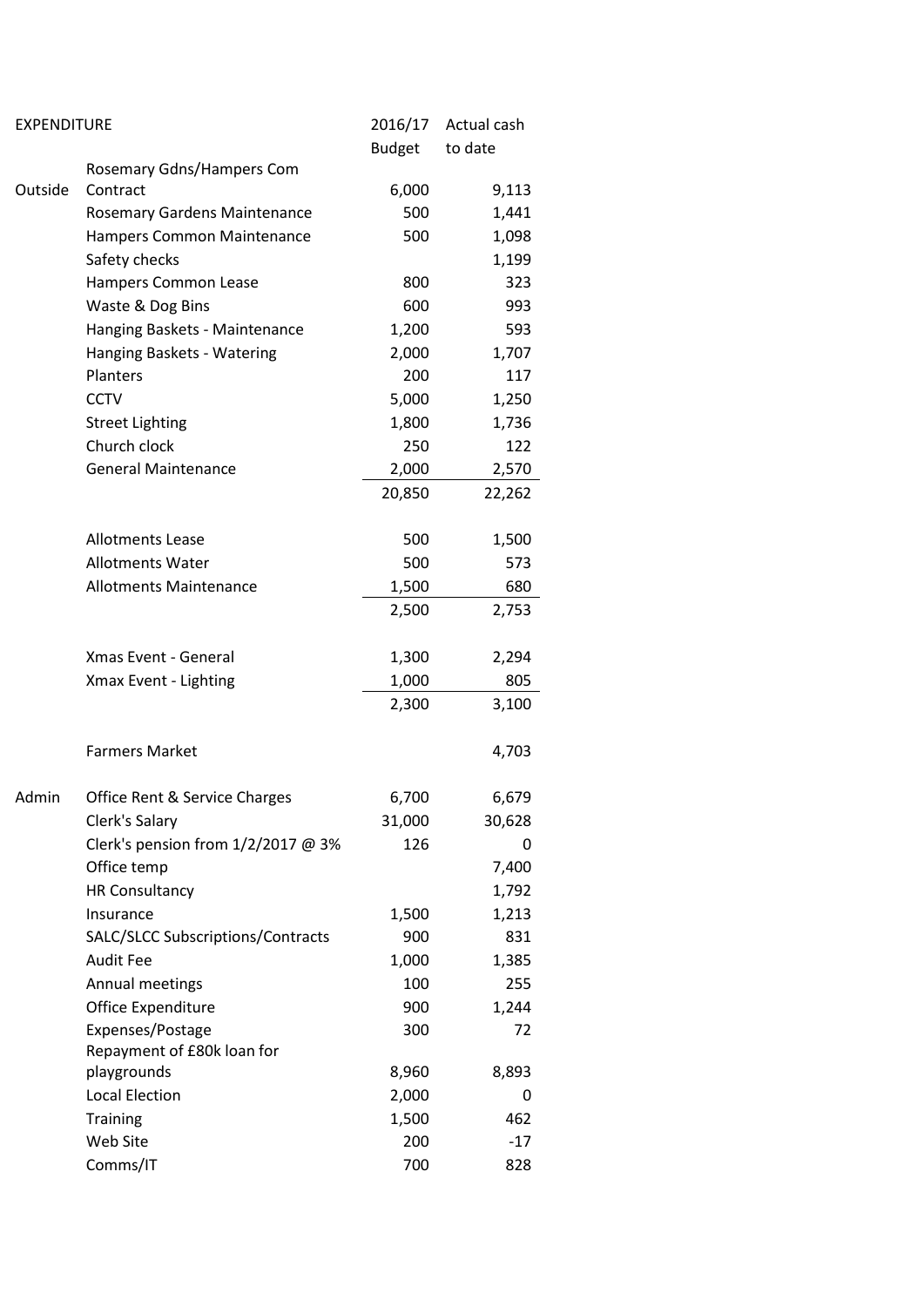|      | <b>Office Water</b>                  | 110     | 170      |
|------|--------------------------------------|---------|----------|
|      |                                      | 55,996  | 61,836   |
|      |                                      |         |          |
| Misc | <b>Grants Awarded</b>                | 3,000   | 2,625    |
|      | Repayment of £10k loan for skatepark | 1,221   | 0        |
|      | Skatepark                            | 0       | 350      |
|      | Traffic consultant recommended       |         |          |
|      | works                                | 10,000  | 1,262    |
|      | <b>War Memorial</b>                  | 0       | 2,000    |
|      | Street light refurbishment           | 10,000  | $\Omega$ |
|      | <b>Bus shelter</b>                   | 3,000   | 0        |
|      | Jubilee walk                         | 500     | 403      |
|      | Sign posts                           | 1,000   | 0        |
|      | Queen's 90th birthday celebrations   | 100     | 250      |
|      | Chairman's allowance                 | 500     | 85       |
|      | Hampers Green picnic tables          | 0       | 1,160    |
|      | Watershed works A272 etc             | 0       | 1,960    |
|      | Petworth Pages net contribution      | 500     | 1,140    |
|      | N Plan                               |         |          |
|      | Unallocated budget/contingency       | 2,000   | 1,580    |
|      |                                      | 31,821  | 12,815   |
|      |                                      |         |          |
|      |                                      | 113,467 | 107,469  |

It was **NOTED** that on a cash basis Income is some £14k better than budget and expenditure £6k better than budget, overall a very successful financial year**. Cllr Copus** will overlay the opening and closing accruals and prepayments onto these numbers to produce the final Year End Accounts

## F/38/17 Bank Reconciliation

| <b>BALANCE SHEET</b>             |            |            |             |            |
|----------------------------------|------------|------------|-------------|------------|
| Reserve at 1 April 2016 -        |            |            | Nat West    |            |
| general                          |            | 24,478     | balances at | 31/03/2017 |
| Reserve at 1 April 2016 - for    |            |            | Current     |            |
| allotments                       |            | 99         | Account     | 11,405.31  |
| Reserve at 1 April 2016 - for    |            |            | Deposit     |            |
| NP                               |            | 12,829     | Account     | 4,966.17   |
| Reserve at 1 April 2016 - for    |            |            |             |            |
| playparks                        |            | $-1,551$   |             |            |
| Less: Playpark spend             |            | $-4,372$   |             |            |
| Less: Recoverable VAT            |            |            |             |            |
| 2015/16<br>Less: Recoverable VAT |            | 669        |             |            |
| 2016/17                          |            | $-12,682$  |             |            |
|                                  |            |            |             |            |
| Plus: income                     |            | 127,941    |             |            |
| Less: expenditure                |            | $-107,989$ |             |            |
| N Plan                           |            | $-30,519$  |             |            |
| N Plan grants                    |            | 7,466      |             |            |
| Balance at                       | 31/03/2017 | 16,371.48  |             | 16,371.48  |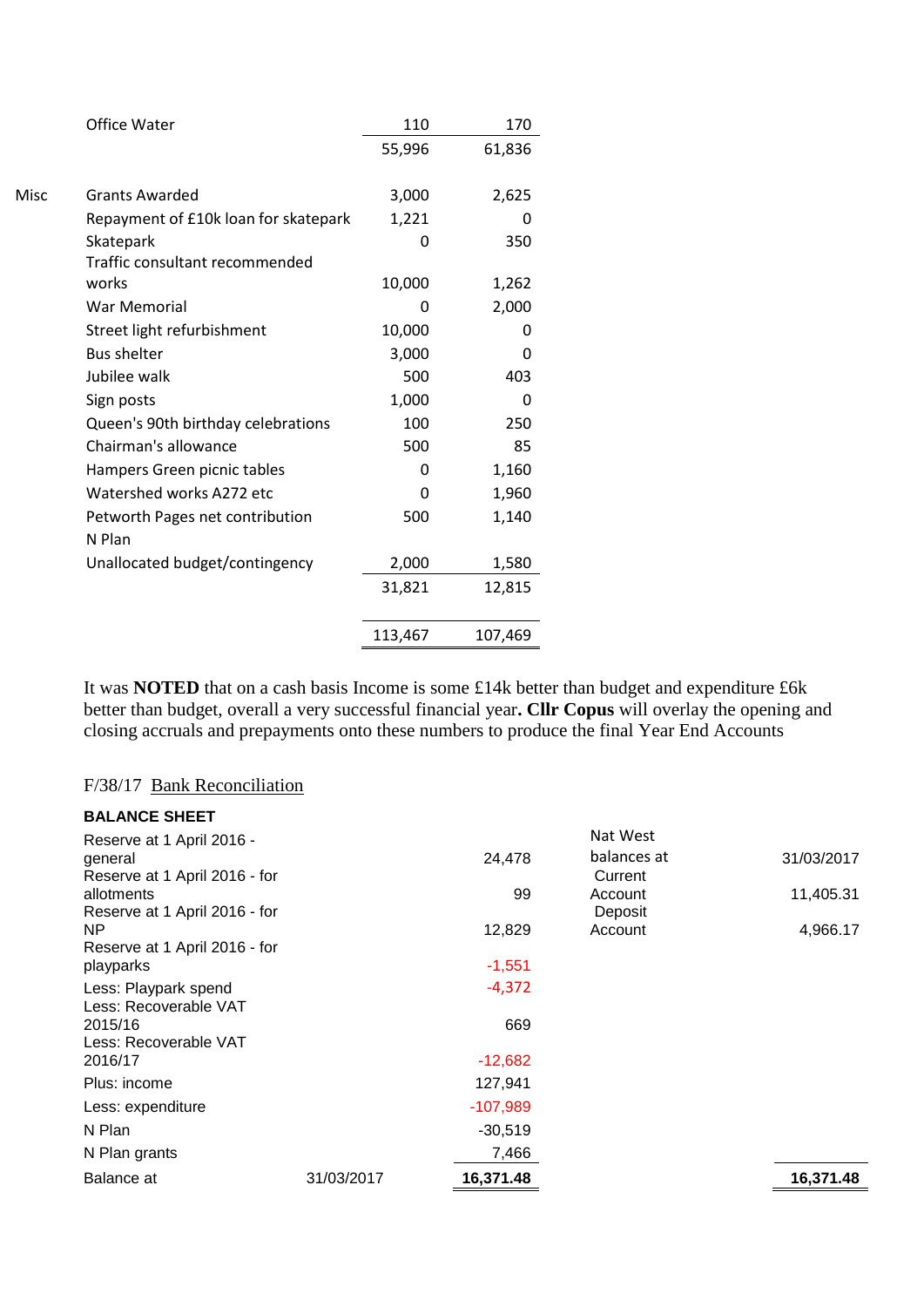Cllr Pawsey signed the bank statements to confirm that the actual bank balances as at the end of the Financial Year are as above. It was **AGREED** to **RECOMMEND** to Council that the above Bank Reconciliation be adopted, proposed by Cllr Copus and seconded by Cllr Pawsey.

### F/39/17 Invoices for approval

|                    | Total  | VAT    | <b>Net</b> |                                |
|--------------------|--------|--------|------------|--------------------------------|
| Leconfield         |        |        |            |                                |
| Estates            | 10     |        | 10         | <b>Allotments Water</b>        |
| Link Hire          | 168    | 28     | 140        | <b>Farmers Market</b>          |
| John Bridle        | 345    |        | 345        | Safety checks                  |
| Reed               | 373.63 | 62.27  | 311.36     | Office temp                    |
| Reed               | 560.45 | 93.41  | 467.04     | Office temp                    |
| Reed               | 624.67 | 104.11 | 520.56     | Office temp                    |
| Reed               | 525.42 | 87.57  | 437.85     | Office temp                    |
| Reed               | 386.7  | 64.45  | 322.25     | Office temp                    |
| Southern           |        |        |            |                                |
| Electric           | 221.03 | 10.52  | 210.51     | <b>Street Lighting</b>         |
| Southern           |        |        |            |                                |
| Electric           | 14.76  | 0.7    | 14.06      | <b>Street Lighting</b>         |
| <b>HJS Land</b>    |        |        |            | Rosemary Gdns/Hampers Com      |
| <b>Services</b>    | 2595   |        | 745        | Contract                       |
|                    |        |        | 1850       | Cemeteries                     |
| CDC                | 150    |        | 150        | <b>Farmers Market</b>          |
|                    |        |        |            | Traffic consultant recommended |
| Leesa Barrett      | 634.8  |        | 634.8      | works                          |
| Austens            | 5.49   | 0.92   | 4.57       | N Plan                         |
| Leconfield Hall    | 143    |        | 143        | <b>Farmers Market</b>          |
| Leconfield Hall    | 589    |        | 589        | N Plan                         |
| Leconfield Hall    | 79     |        | 79         | Xmas Event - General           |
| Leconfield Hall    | 143    |        | 143        | <b>Farmers Market</b>          |
| Wire & test        | 188.86 |        | 188.86     | Office Expenditure             |
| Viking             | 20.68  | 3.45   | 17.23      | N Plan                         |
| Viking             | 93.56  | 15.59  | 77.97      | N Plan                         |
| Viking             | 129.28 | 21.55  | 107.73     | Office Expenditure             |
| Julie Aguilar      | 122.11 |        | 122.11     | N Plan                         |
| <b>Nexus</b>       | 3714   | 619    | 1700       | N Plan                         |
|                    |        |        | 1395       | N Plan                         |
| Alistair Baldwin   | 60     |        | 60         | <b>Farmers Market</b>          |
| <b>RAL Display</b> | 888.6  | 148.1  | 740.5      | Unallocated budget/contingency |

**AGREED** to be **RECOMMENDED** to Council for payment, proposed by Cllr Copus and seconded by Cllr Fox.

F/40/17 Receipts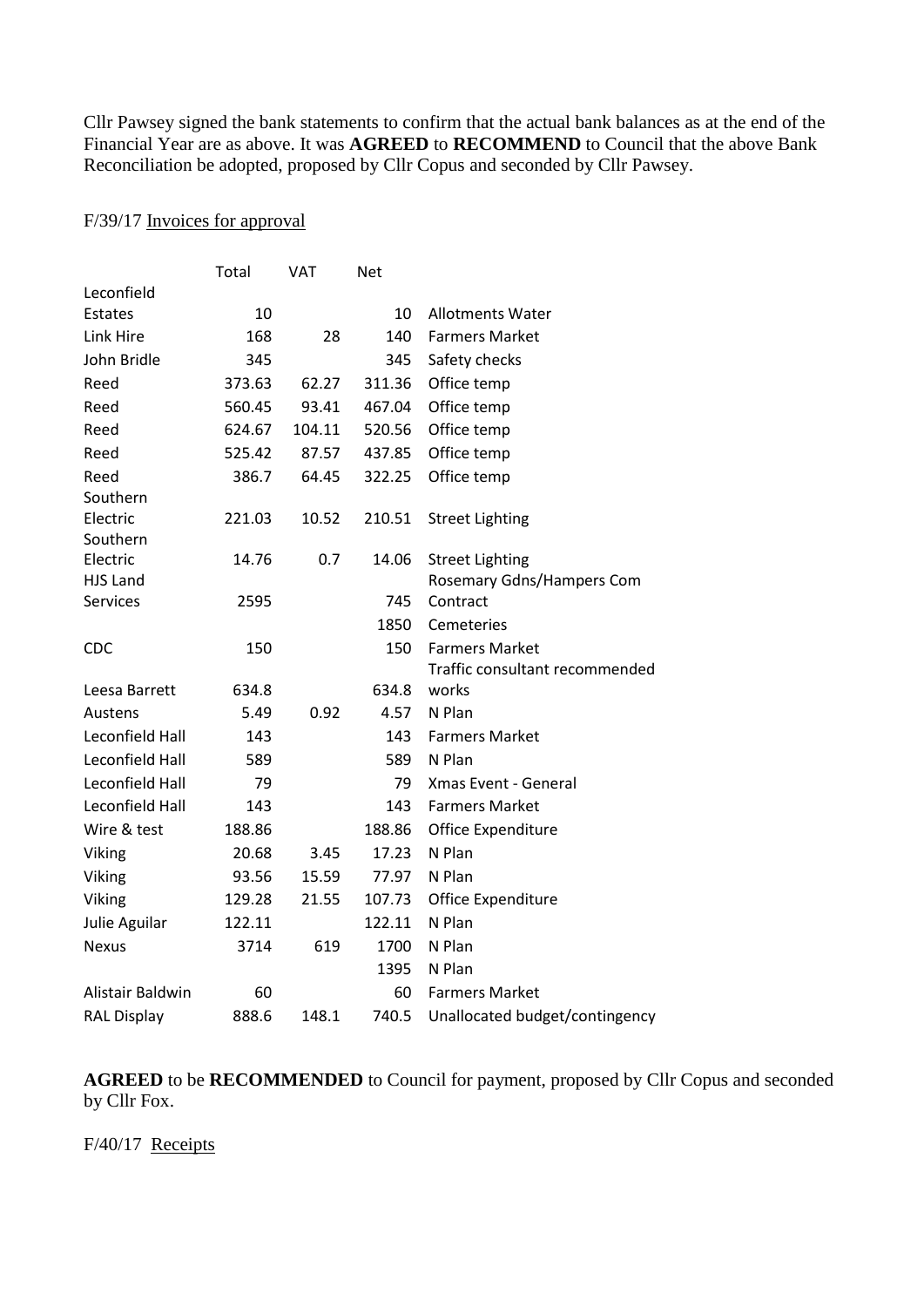**NOTED** that there are the following receipts so far in April:

| 04/04/2017 | Roche                 | 55.00    | <b>Xmas Event</b>      |
|------------|-----------------------|----------|------------------------|
| 04/04/2017 | Smith                 | 40.00    | <b>Allotment Rents</b> |
| 04/04/2017 | Hill                  | 40.00    | <b>Allotment Rents</b> |
| 04/04/2017 | Walker                | 14.00    | <b>Allotment Rents</b> |
| 04/04/2017 | Giannitti             | 40.00    | <b>Allotment Rents</b> |
| 04/04/2017 | Young                 | 40.00    | <b>Allotment Rents</b> |
| 04/04/2017 | <b>Biggs</b>          | 40.00    | <b>Allotment Rents</b> |
| 04/04/2017 | <b>Barrett</b>        | 40.00    | <b>Allotment Rents</b> |
| 04/04/2017 | Dormer                | 40.00    | <b>Allotment Rents</b> |
| 04/04/2017 | Chandler              | 40.00    | <b>Allotment Rents</b> |
| 04/04/2017 | Mud Foods             | 35.00    | <b>Farmers Market</b>  |
|            | Chanctonbury          |          |                        |
| 04/04/2017 | Game                  | 35.00    | <b>Farmers Market</b>  |
| 05/04/2017 | <b>Selsey Willows</b> | 70.00    | <b>Farmers Market</b>  |
| 07/04/2017 | A Good Eye            | 45.00    | <b>Xmas Event</b>      |
| 13/04/2017 | Olives & Things       | 70.00    | <b>Farmers Market</b>  |
| 13/04/2017 | Lodge Hill Farm       | 35.00    | <b>Farmers Market</b>  |
| 13/04/2017 | Easton                | 30.00    | <b>Allotment Rents</b> |
| 13/04/2017 | Steinitz              | 30.00    | <b>Allotment Rents</b> |
|            |                       | 58,073.1 |                        |
| 13/04/2017 | <b>CDC</b>            | 0        | Precept                |
| 18/04/2017 | Ennos                 | 40.00    | <b>Allotment Rents</b> |
| 18/04/2017 | Marshall              | 40.00    | <b>Allotment Rents</b> |
| 18/04/2017 | <b>Stacey</b>         | 40.00    | <b>Allotment Rents</b> |

and that the Allotment and Farmers Market Receipts were both satisfactory

F/41/17 Matters to be discussed at the Chairman's discretion

It was noted that there is no anti-virus software on the office laptop and Debbie was recommending that the ESAT package be installed. Cllrs Peet and Copus would review this package and make a recommendation to Council on Thursday

BT had been overcharging for our broadband package and in order to correct this have given us a cash credit of £499

The Loan balance at end of March was £72,767.78 with the first year's repayments having now been made.

The meeting closed at 8.47 pm